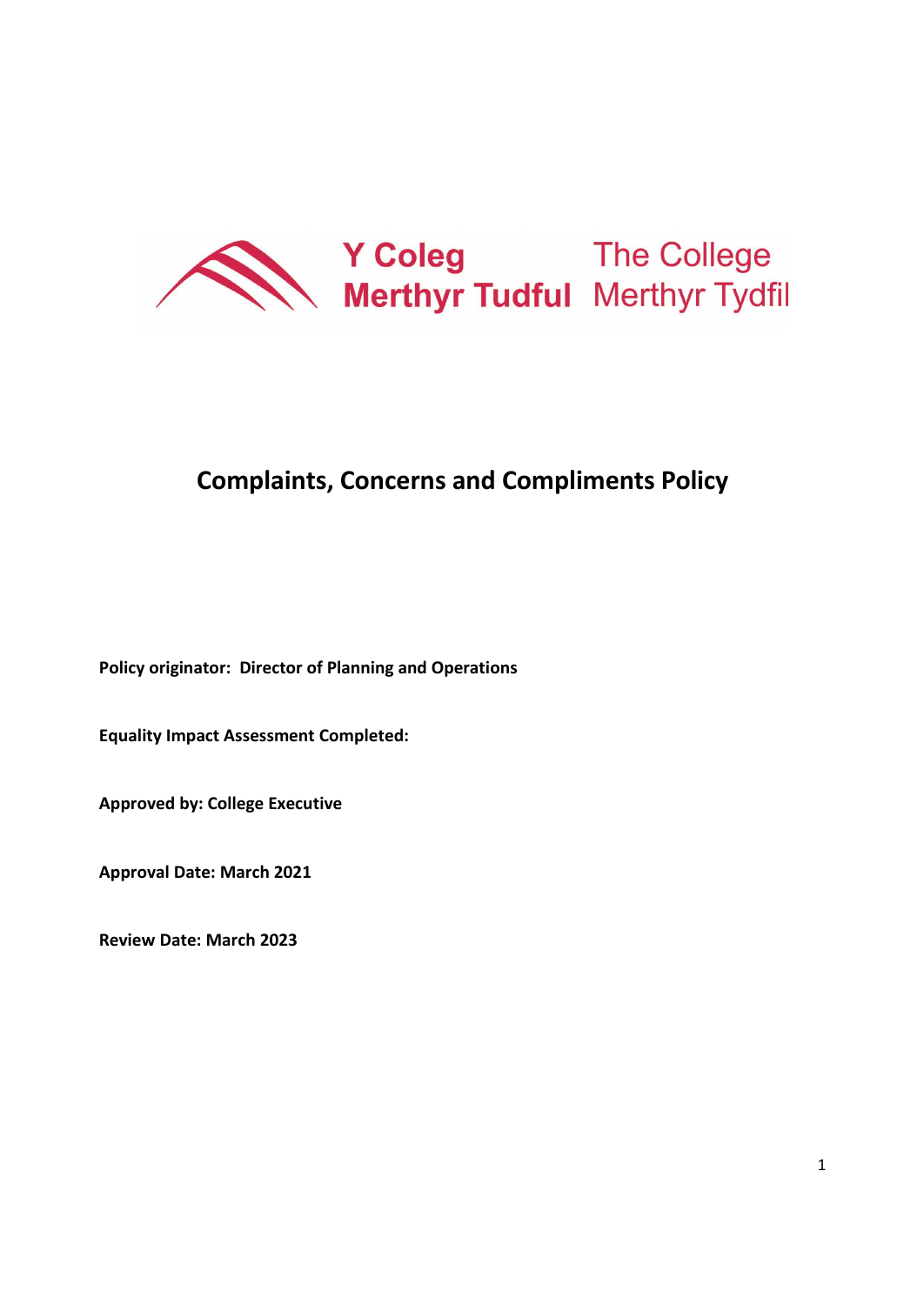#### **1.0 Scope and Purpose of Policy**

The purpose of this policy is to ensure that any complaints, concerns or compliments - whether about teaching and learning, support or general college services, are responded to promptly, fairly and effectively to the best of our ability and within the resources of the College.

This policy applies to any complaints. concerns or compliments from all College Merthyr Tydfil customers, i.e., prospective learners, learners, parents/carers, employers and members of the public, as well as all aspects of college activity, e.g. further and higher education courses, work-based learning, and adult community education. The procedures are designed to deal with any aspect of our services including teaching and training, support services, advice and guidance and college facilities. College customers can also complain if they feel they have been treated unfairly or inappropriately, or if they feel that the service they have received does not meet their expectations.

Please note that the college cannot accept any complaints made after three years of the issue arising or three years after the learner has left the college.

These procedures do not cover the following, for which separate procedures exist that can be found on the college website and intranet

- Representation by learners against decisions made in examinations and assessments (**Academic Appeals System**)
- Allegations of misconduct by a learner (**Disciplinary Policy**)
- Allegations of misconduct by a member of staff (**Disciplinary Policy & Procedure**)
- Complaint by a member of staff against another member of staff or the College **(Concerns & Complaints Policy & Procedure and the Dignity at Work Policy)**

## **Appeals in relation to Summer 2021 Centre Determined Grades**

Learners wishing to submit an appeal in relation to the Summer 2021 Centre Determined Grades must follow our separate appeals policy and submit their appeal in writing to [appeals@merthyr.ac.uk](mailto:appeals@merthyr.ac.uk)

Guidance on the timescales for the appeals process are provided here:

Timescales and process for GCSE and A level learners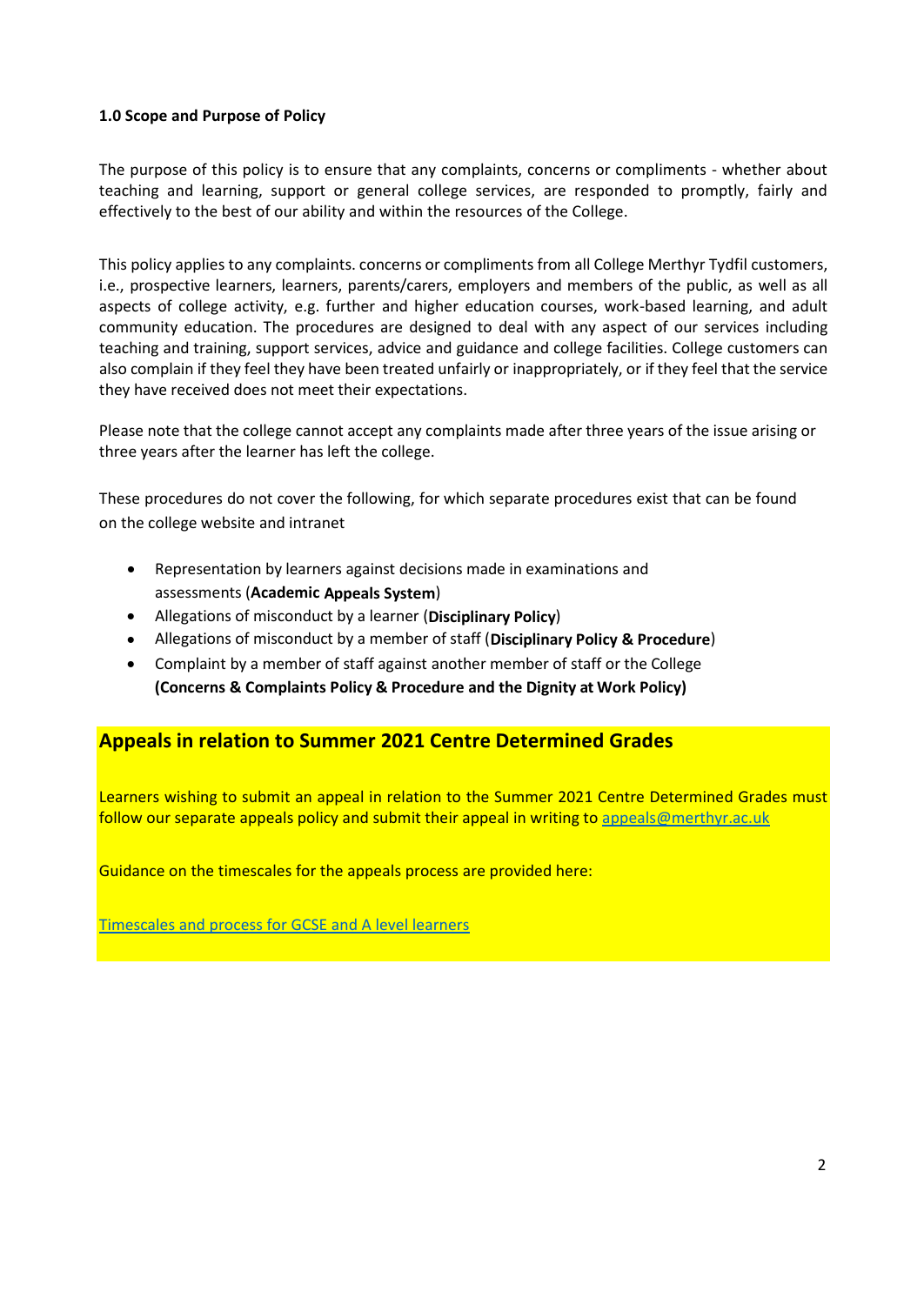#### **2.0 Introduction and Context**

The College Merthyr Tydfil is committed to delivering the highest quality education and training in a safe, friendly, professional and inclusive environment, ensuring that all learners, staff, stakeholders and partners have the best customer experience possible.

As a college we strive to continually build upon and enhance the services and support we provide, taking into consideration feedback from Learner Voice surveys, Learner Assembly, course representative meetings, National Student Survey, employer surveys and the staff forum to help us improve our learner and wider customers' experience of the college.

This policy outlines the framework we operate for all of our customers, should we fail to meet our standards of service.

#### *This Policy is underpinned by several key principles:*

- The college is committed to providing an environment which removes or minimises disadvantage, takes steps to meet their needs and which encourages participation. The wellbeing of our learners is central so they feel good about themselves and respect others.
- The college is committed to ensuring due regard to all groups of learners by equality protected characteristic and where learners are supported to enable them to achieve their potential. We constantly seek to remove potential barriers and to ensure that the duty to advance equality of opportunity for all protected characteristics is addressed so that all learners are able to access and properly pursue any complaints they have.
- The college is committed to resolve as quickly and as fairly as possible any complaints a service user may have regarding the services we provide.
- The college is committed to restorative approaches to ensure that we foster good relations by tackling prejudice and promoting understanding.

#### **3.0 Our Pledge:**

#### **In order to fulfil its responsibilities under this policy, the college will:**

- Make clear to learners and others how to make us a compliment, provide feedback or make a complaint
- Publicise our Complaints Policy & Procedures to prospective learners, learners' parents/carers, employers, members of the public and college staff via the college website and staff portal. Hard copies will also be available at the college's main reception desk.
- Have an easily accessible on-line form and process for learners and customers to complete when they wish to make a complaint
- Have a dedicated feedback and complaints email address: [feedback@merthyr.ac.uk](mailto:feedback@merthyr.ac.uk) and [complaints@merthyr.ac.uk](mailto:complaints@merthyr.ac.uk)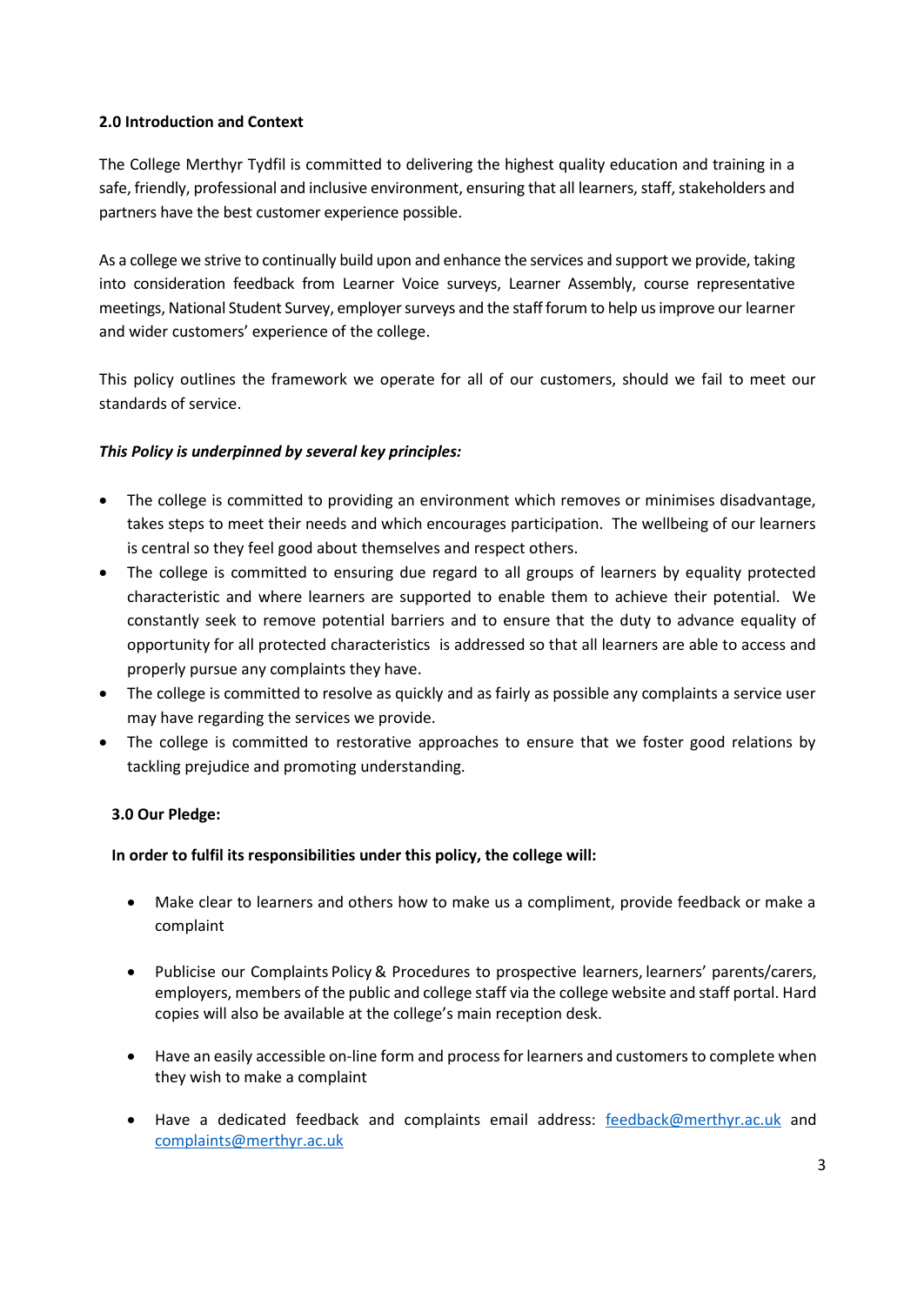- Investigate complaints quickly, effectively and confidentially.
- Investigate complaints thoroughly, and to keep learners/staff and the wider customer informed of our progress
- Monitor complaints regularly and use this information to improve our systems and services in the future.
- Ensure that our policy and procedures reflect the requirements of our franchise partners i.e. the University of South Wales and the Office for Independent Adjudicators (OIA).
- Ensure that provision is in place to differentiate between non-serious and serious complaints.
- Ensure that we maintain confidentiality in line with our Safeguarding and GDPR policies.
- Make reasonable adjustments to this policy in accordance with our obligations under the Equality Act 2010.
- Set up procedures where complaints, comments and compliments will be regularly reported on to the College Executive Team, the Curriculum and Quality Committee and the Board of Directors and scrutinised alongside other key college performance indicators and feedback surveys.

#### **4.0 Welsh Language**

The College will comply with its Welsh Language Scheme, which is a statutory document, in all of its activities. The college has conducted a Welsh Language Impact Assessment for this policy and any concerns and complaints regarding the Welsh language standards will be automatically referred to the college's Welsh Language Officer. A copy of this complaints policy is also available through the medium of Welsh. We welcome correspondence regarding complaints and concerns through the medium of Welsh and this will not lead to a delayed response.

Any complaints relating to our compliance with the Welsh Language standards service delivery standards, operational and policy making standards will be dealt with through this complaints policy and will be directed to our Bilingual Champion.

A copy of this policy is available on our Website at [https://www.merthyr.ac.uk/en/the](https://www.merthyr.ac.uk/en/the-college/complaints/)[college/complaints/](https://www.merthyr.ac.uk/en/the-college/complaints/) and also available upon request by contactin[g complaints@merthyr.ac.uk.](mailto:complaints@merthyr.ac.uk)

#### **5.0. Learners studying University of South Wales (USW) HE courses:**

• Where the complaint relates to academic issues learners will follow The College Merthyr Tydfil's complaints process in the first instance. If the learner/customer is not satisfied with the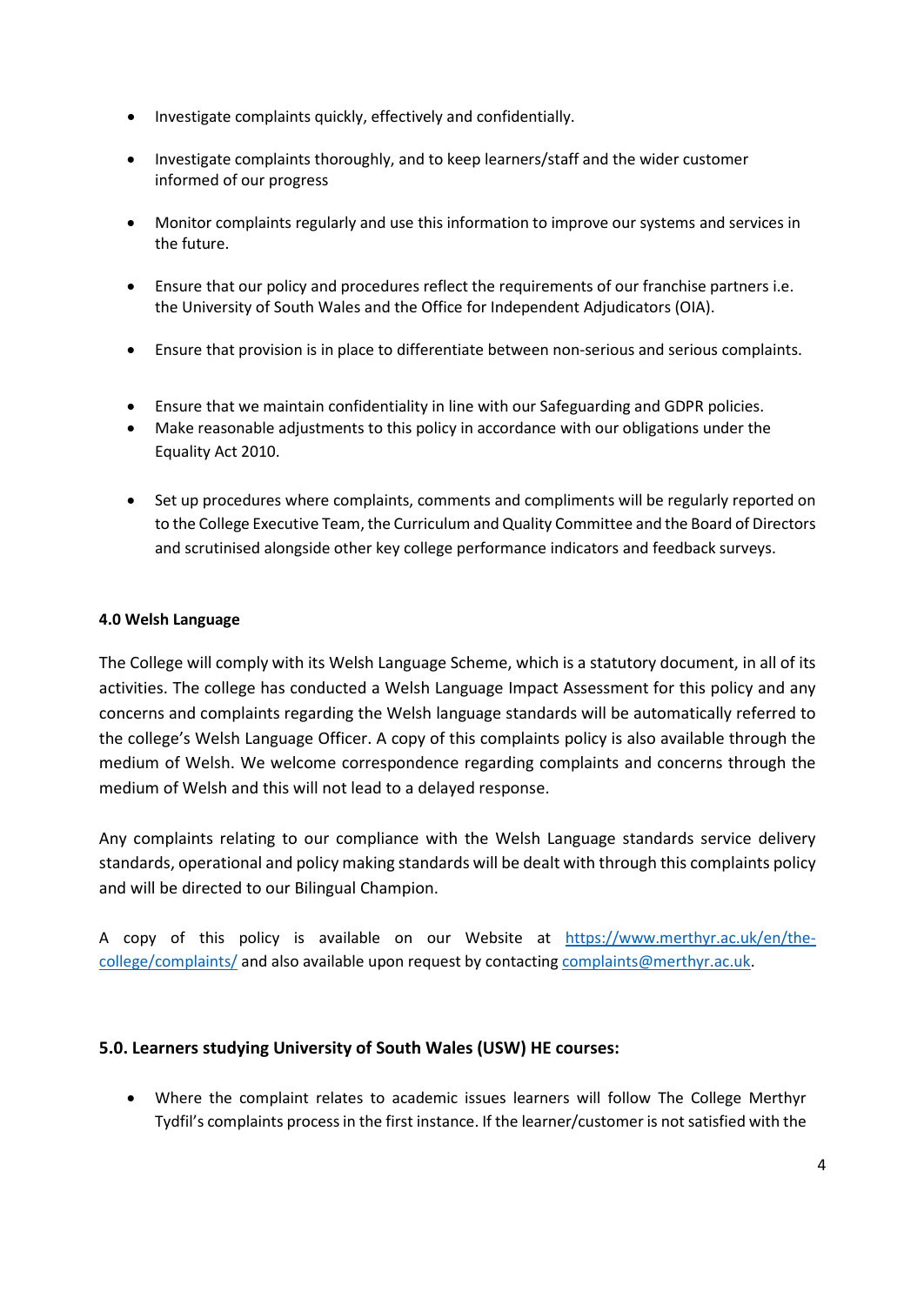college's response to the complaint, then they may escalate this up to USW's Student Complaints Regulations and Procedures.

• Where the complaint relates to matters which are the responsibility of the college, for example resources, nursery, and learners should access The College Merthyr Tydfil Complaints Procedures.

#### **6.0 Process and Procedures for submitting a compliment, concern or complaint**

#### **Stage 1 – Submitting a compliment, concern or complaint**

**All customers are able to submit a compliment, concern or complaint via:**

• **Completing the dedicated feedback form on the Complaints, Concerns and Compliments page on the college Website:** <https://www.merthyr.ac.uk/en/the-college/complaints/>

**Or clicking on the direct link to the form here:<https://bit.ly/3fKLwjn>**

- **Sending an email to the college's dedicated email addresses:**
	- o **[Feedback@merthyr.ac.uk](mailto:Feedback@merthyr.ac.uk) – for compliments**
	- o **[Complaints@merthyr.ac.uk](mailto:Complaints@merthyr.ac.uk) – for concerns and complaints**
- **A paper based form which can be accessed on the college's Website or through the college's complaints officer, situated in the Learning Zone on the first floor.**
- **Bringing it to the attention of your course tutor or an appropriate member of staff**
- **Via written correspondence to:**

**Caroline Donaldson Complaints Officer College Merthyr Tydfil College Boulevard Merthyr Tydfil CF48 1AR** 

There are instances where a concern may be relatively minor and your course tutor or a member of the business support staff will be able to take appropriate action and resolve the matter quickly.

If your complaint is of a more serious nature that cannot be dealt with informally, then it will be escalated to stage 2.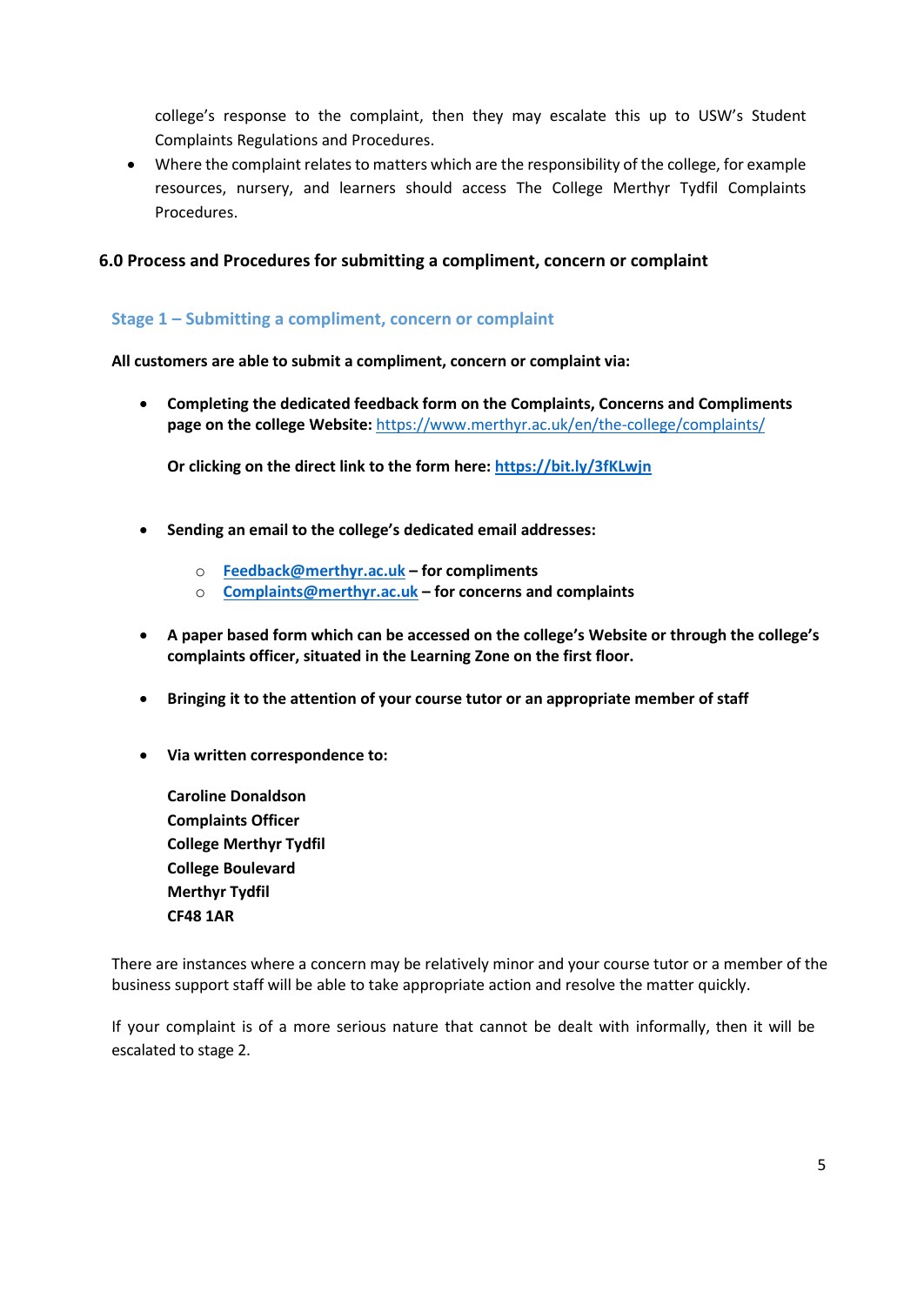#### **Stage 2 – Formal Complaint**

The college's Complaints Officer will log your complaint and send you an acknowledgement of the complaint, within five working days, indicating:

- The person who will be dealing with your complaint
- How the complaint will be dealt with

We aim to resolve any concerns quickly and to your satisfaction and will come back to you within 15 working days with a response. However, if you are not satisfied with our response, you can move onto Stage 3 (Appeals). You must submit your appeal within 10 working days of receiving our response.

#### **Stage 3 - Appeals**

You may appeal against our response to your complaint by:

Writing to the Principal's PA:

Tracy Woods PA to the Principal The College Merthyr Tydfil Ynysfach Merthyr Tydfil CF48 1AR

Or, emailing her at:

T.woods@merthyr.ac.uk

#### **Please note that all appeals must be submitted within 15 working days of the date of our response.**

Requests for an Appeal will only be considered where any of the following conditions have been met:

- New evidence can be presented which was not made available to the Nominated Person/s dealing with the complaint at Stage 2, and/or
- The investigation was not carried out fairly or thoroughly, and/or the findings were not borne out by the evidence.

If the Principal is satisfied that either of the above conditions applies, a further investigation will be undertaken. You will be notified of the result of the investigation in writing within 15 working days of receipt of your Appeal.

**The Principal's decision will be final.**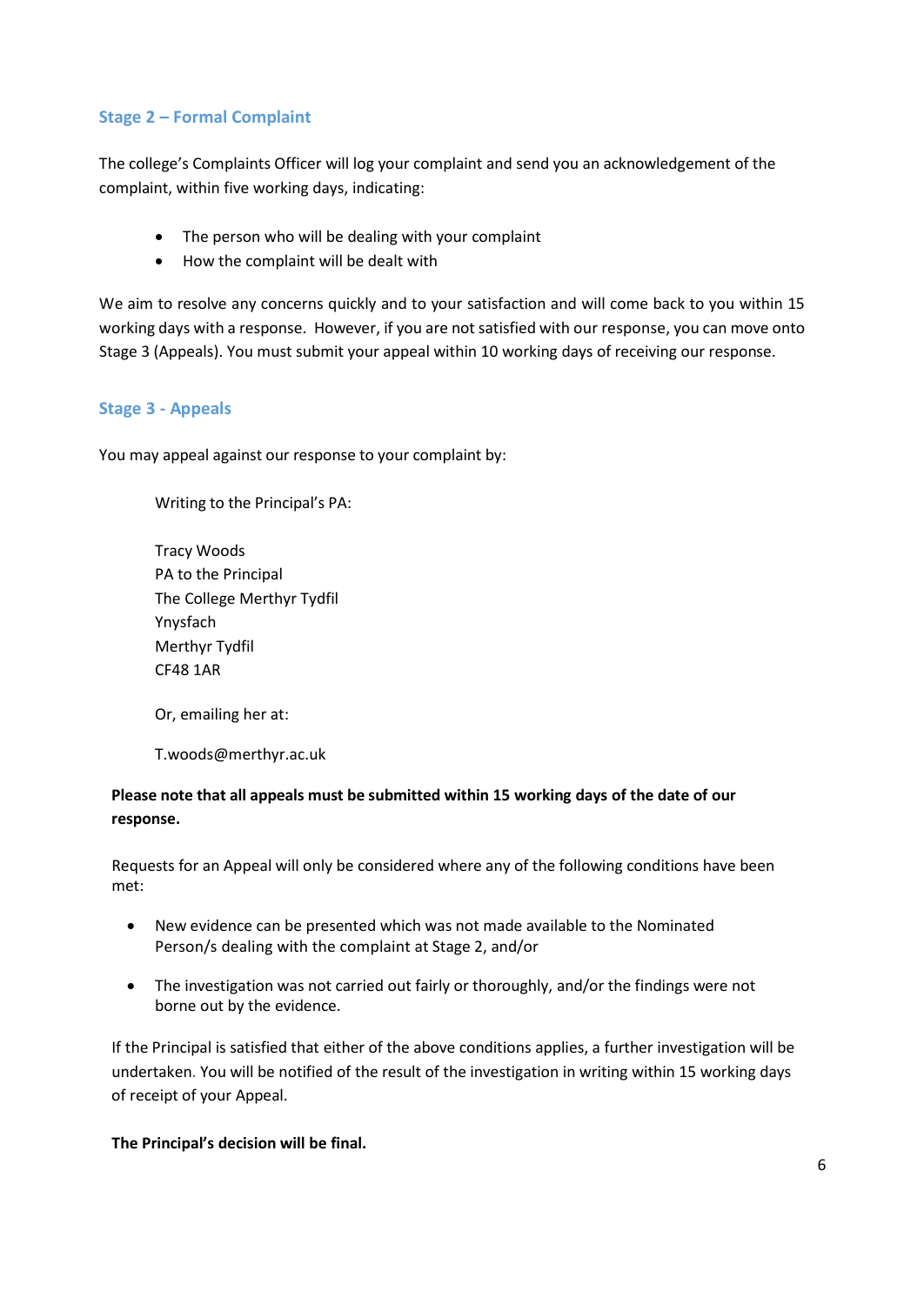**Note**: If your complaint directly concerns the College Principal you should send your complaint directly to:

Mr Chris Sutton Chair of the Board of Directors C/o The College Merthyr Tydfil. Ynysfach Merthyr Tydfil CF48 1AR

#### **7.0 Malicious or Unfounded Complaints**

Where the College has investigated a complaint and the outcome is that the complaint is malicious or unfounded, the College reserves the right to consider whether to bring action against the complainant if false statements and/or allegations have been made.

Where it is likely that a learner of the College has made false statements and/or allegations against the College or its members of staff, then the matter may be further pursued under the Disciplinary Policy.

#### **8.0 Monitoring and reporting of complaints**

All formal complaints will be logged, tracked and managed by the Learner Support Services team.

The number and nature of complaints will be recorded and monitored by the Director of Planning and Operations and used as the basis for a termly Complaints Report, detailing the number and nature of formal complaints, which will be presented to the College Executive Team, the college's Curriculum and Quality Committee and the Board of Directors for scrutiny.

#### **9.0 Getting help to make your complaint**

We understand that you may be unable, or reluctant, to make a complaint yourself. We will accept a complaint from a representative of a person who is dissatisfied with our services such as a friend or relative, if you have given them your consent to complain for you.

We are committed to making our services easy to use for everyone. In line with our statutory equalities' duties, we will ensure to make reasonable adjustments to help customers access and use our services. If you encounter problems submitting the on-line complaints form, putting your complaint in writing, or want this information in another language or format, please contact our Complaints Officer @ complaints@merthyr.ac.uk.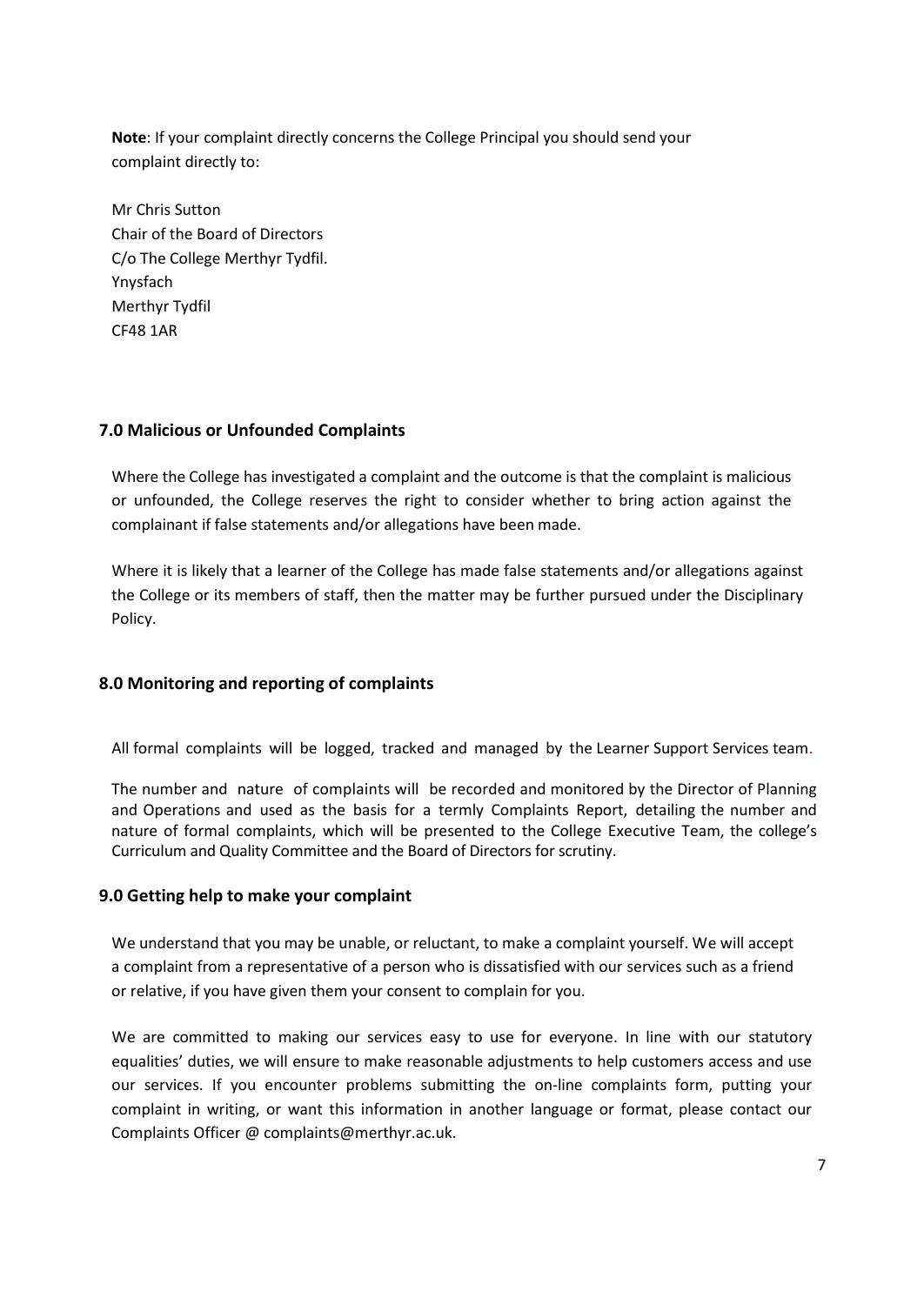**Flowchart of complaints, concerns and compliments policy** 

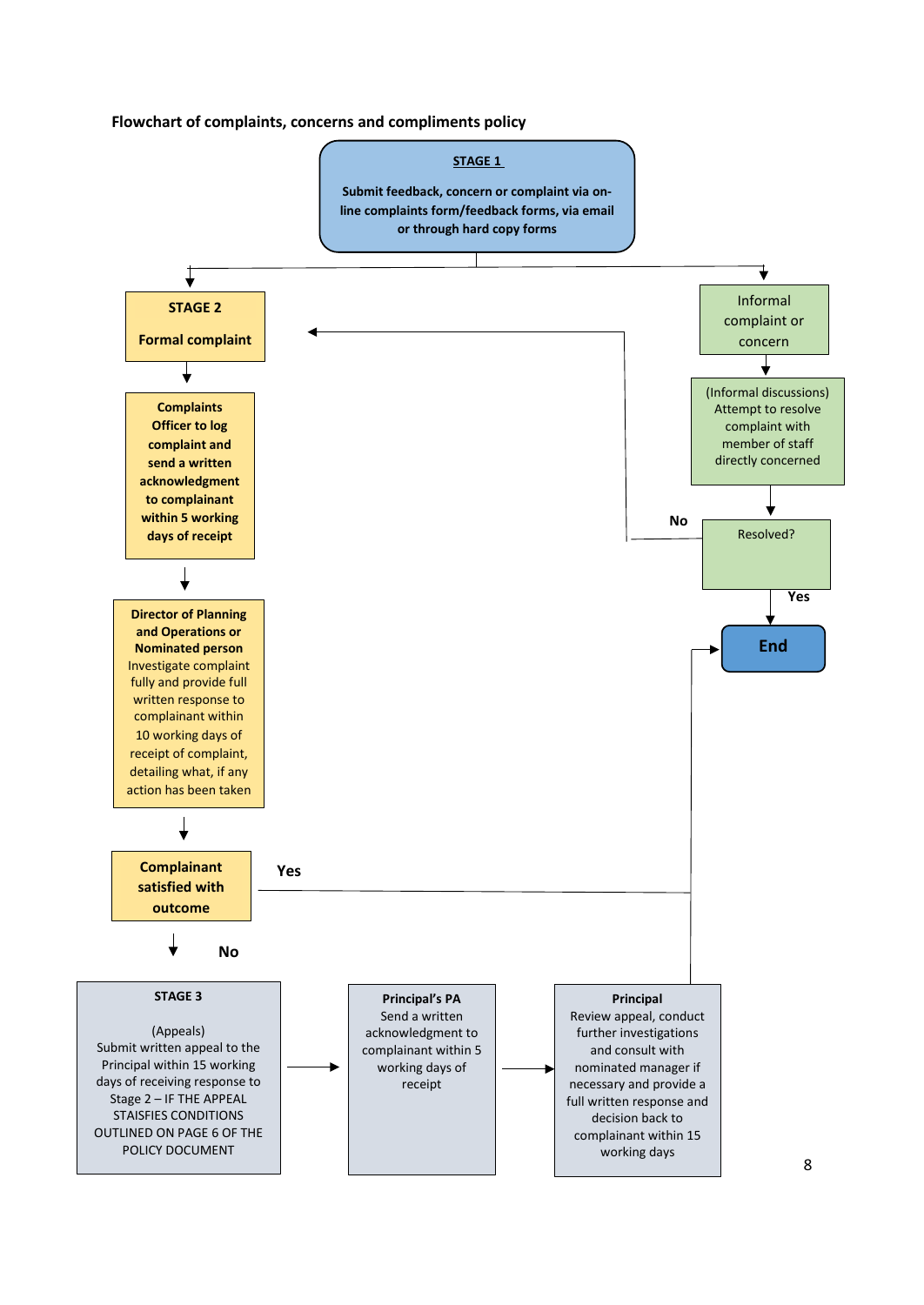**Appendix 1 - Customer Complaint Form – hard copy version** 

# Y Coleg<br>
Merthyr Tudful Merthyr Tydfil

**College Merthyr Tydfil Complaints Form - Strictly confidential**

| Name:                                                                     |  |
|---------------------------------------------------------------------------|--|
| If you are a learner, please<br>enter your learner ID No<br>and/or course |  |
|                                                                           |  |
| Address:                                                                  |  |
| Telephone<br>Number/Email:                                                |  |
| Course (if applicable):                                                   |  |
| Location, e.g. campus:                                                    |  |

**Complaint**: *Please provide as much detail as possible, e.g. as much as you can about the complaint, what has gone wrong and how you would like us to try and resolve the matter. Use overleaf or separate sheet if necessary.*

| Signed: |  |
|---------|--|
| Date:   |  |